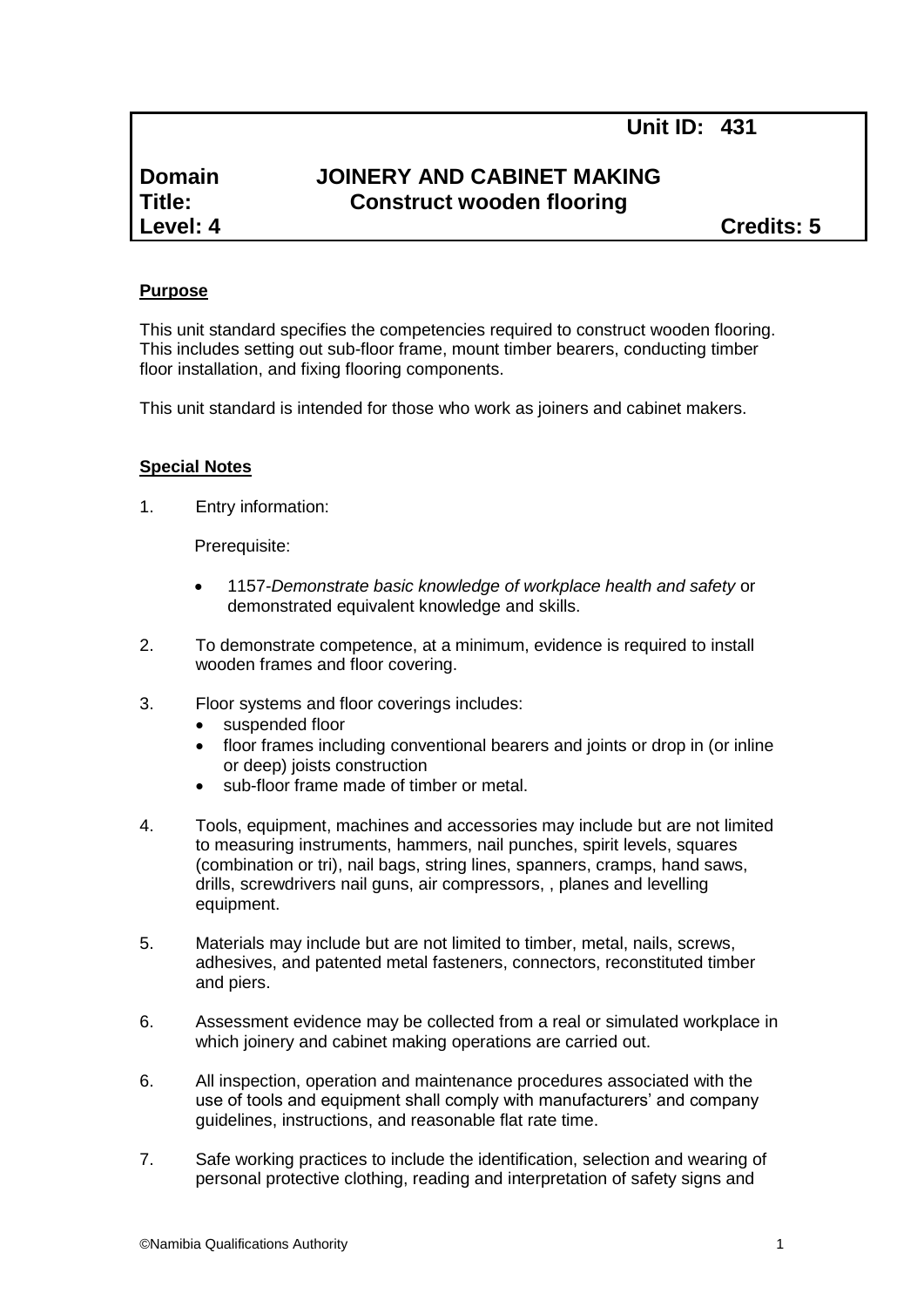symbols used in the construction industry; complying with health and safety instructions on product labelling and the safe use, maintenance and storage of all tools.

- 8. Regulations and legislation relevant to this unit standard include the following:
	- Labour Act No 11, 2007 as amended;
	- SABS 0400, NOSA, Local Authorities Act;
	- Occupational Health and Safety Regulations No. 18, 1997 and all subsequent amendments.

# **Quality Assurance Requirements**

This unit standard and others within this subfield may be awarded by institutions which meet the accreditation requirements set by the Namibia Qualifications Authority and the Namibia Training Authority and which comply with the national assessment and moderation requirements. Details of specific accreditation requirements and the national assessment arrangements are available from the Namibia Qualifications Authority on [www.namqa.org](http://www.namqa.org/) and the Namibia Training Authority on [www.nta.com.na.](http://www.nta.com.na/)

# **Elements and Performance Criteria**

# **Element 1: Set out sub-floor frame**

#### **Performance criteria**

- 1.1 Support structure, posts, stumps and piers are positioned and installed to set out lines for building as determined from site drawings.
- 1.2 Support structure, piers, post and stumps are checked for level and square prior to installation of bearers and joists.

# **Element 2: Mount timber bearers**

#### **Performance criteria**

- 2.1 Bearer material is marked and cut to length for joining over supports.
- 2.2 Damp proof course and termite shields are installed where specified by regulations.
- 2.3 Bearers are located and fixed in line with regulations, job drawings and specifications to square, line and level.

# **Element 3: Conduct timber floor installation**

#### **Performance criteria**